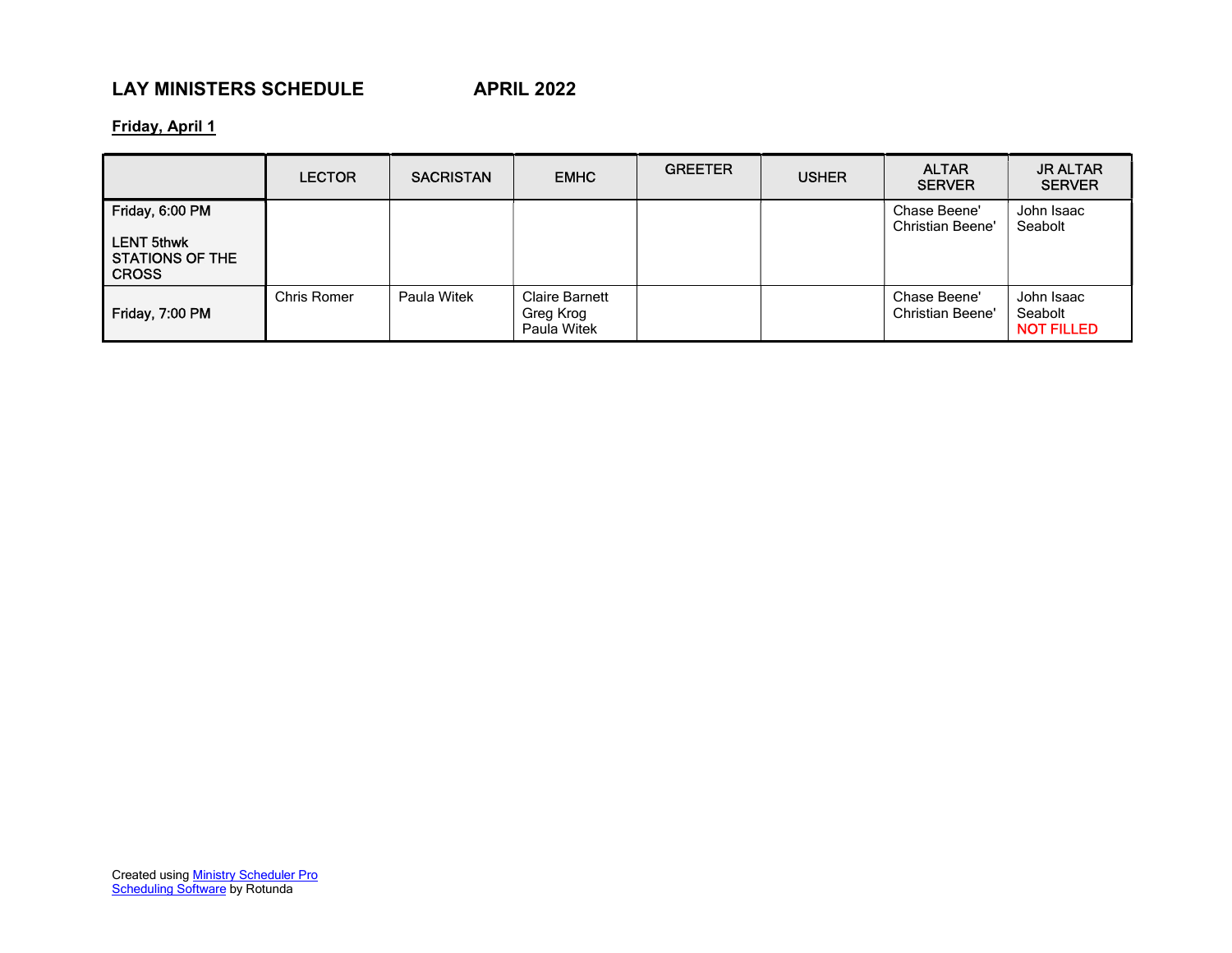### April 2 - April 8

|                                                                                | <b>LECTOR</b>     | <b>SACRISTAN</b>      | <b>EMHC</b>                                                | <b>GREETER</b>       | <b>USHER</b>                                                                                                                  | <b>ALTAR</b><br><b>SERVER</b>                           | <b>JR ALTAR</b><br><b>SERVER</b>     |
|--------------------------------------------------------------------------------|-------------------|-----------------------|------------------------------------------------------------|----------------------|-------------------------------------------------------------------------------------------------------------------------------|---------------------------------------------------------|--------------------------------------|
| Saturday, 4:30 PM<br><b>Fifth Sunday of Lent</b>                               | Joan Gerker       | Ron & Ginny<br>Geer   | Matt Gerker<br>Jay Lawler<br><b>Becky Lawler</b>           | <b>NOT FILLED</b>    | <b>NOT FILLED</b><br><b>NOT FILLED</b><br><b>NOT FILLED</b><br><b>NOT FILLED</b><br><b>NOT FILLED</b><br><b>NOT FILLED</b>    | Dominic Green<br>Annabelle<br>Lawler<br>Judd Lawler     | <b>Wyatt Lawler</b>                  |
| Sunday, 7:30 AM<br><b>Fifth Sunday of Lent</b>                                 | David Stolzle     | David Hall            |                                                            | Rosemary<br>Williams | Louie Gunn<br>Hugh Johnson<br><b>Bob Walker</b><br><b>NOT FILLED</b><br><b>NOT FILLED</b><br><b>NOT FILLED</b>                | <b>Rush Armour</b><br><b>NOT FILLED</b>                 | Charlotte Bryan                      |
| Sunday, 9:00 AM<br><b>Fifth Sunday of Lent</b>                                 | Missy Ryan        | Dominic<br>Thordarson | AJ Daneman<br>Darren Mullis                                | Lynn Phifer          | <b>NOT FILLED</b><br><b>NOT FILLED</b><br><b>NOT FILLED</b><br><b>NOT FILLED</b><br><b>NOT FILLED</b><br><b>NOT FILLED</b>    | Isabella Borgia<br>Kenneth Molina                       | Stella Mulhern<br><b>NOT FILLED</b>  |
| Sunday, 10:30 AM<br><b>Fifth Sunday of Lent</b>                                | <b>Steve Peay</b> | Lynn Cozart           | <b>Victor Adams</b><br>Jan Courtney<br>Laina Haff          | <b>NOT FILLED</b>    | <b>Bob Stewart</b><br><b>NOT FILLED</b><br><b>NOT FILLED</b><br><b>NOT FILLED</b><br><b>NOT FILLED</b><br><b>NOT FILLED</b>   | Ella Adams<br><b>Thomas Hutton</b><br><b>NOT FILLED</b> | Katelyn Edwards                      |
| Sunday, 12:15 PM<br><b>Fifth Sunday of Lent</b>                                | Greg Carmack      | Mairead Deehan        | <b>Becky Harris</b><br>Michael Sansom<br>Michelle Triplett | <b>NOT FILLED</b>    | <b>Bill Fortner</b><br>Danny<br>Murchison<br><b>NOT FILLED</b><br><b>NOT FILLED</b><br><b>NOT FILLED</b><br><b>NOT FILLED</b> | <b>Heath Cuneo</b><br>Skye Ebersole                     | Hunter Ebersole<br><b>NOT FILLED</b> |
| Friday, 6:00 PM<br><b>LENT 6thwk</b><br><b>STATIONS OF THE</b><br><b>CROSS</b> |                   |                       |                                                            |                      |                                                                                                                               | <b>Colin Morris</b><br>Maliyah Williams                 | Matthew<br>Johnson                   |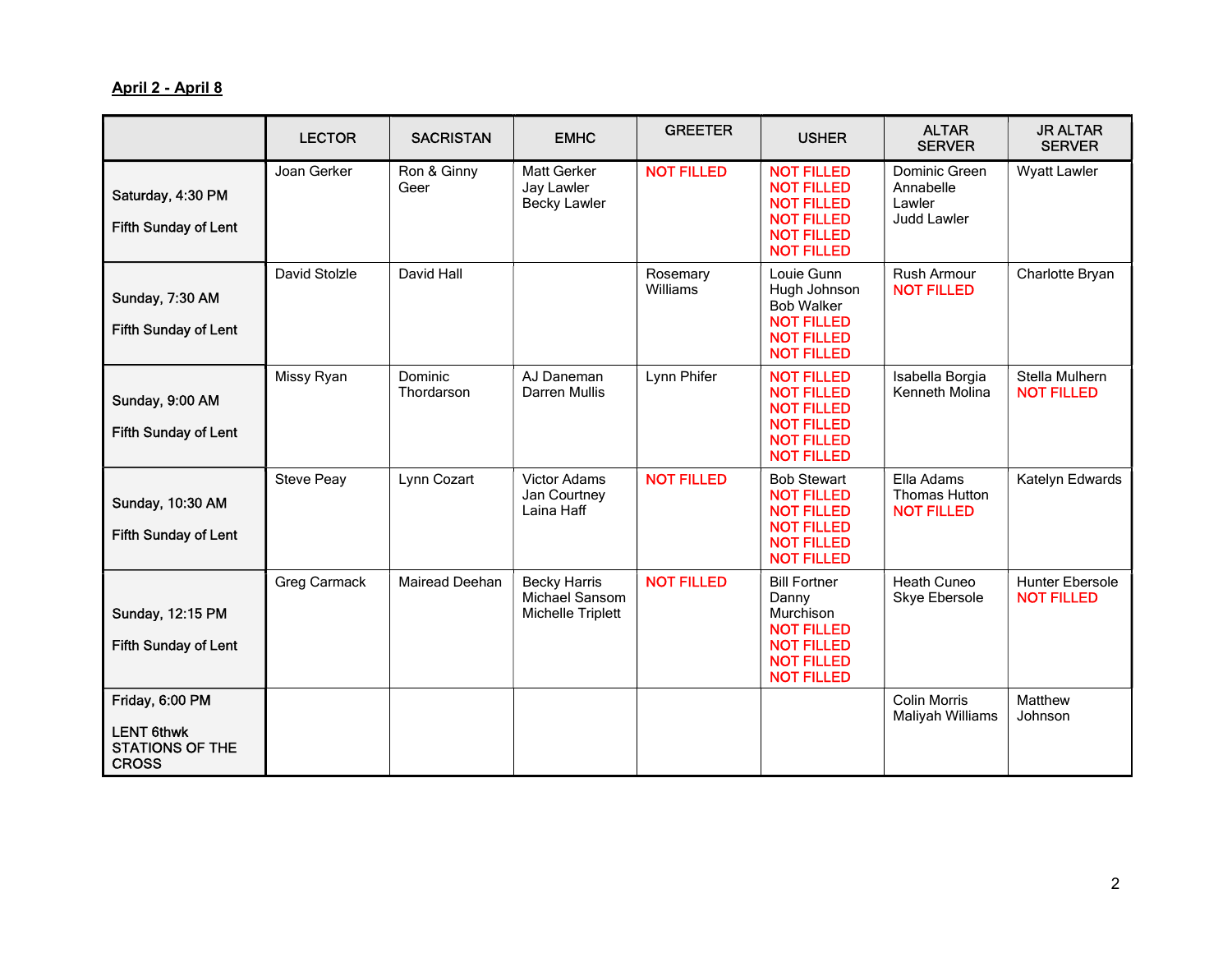#### April 9 - April 10, PALM SUNDAY

|                                                                | <b>LECTOR</b>        | <b>SACRISTAN</b>      | <b>EMHC</b>                                                  | <b>GREETER</b>       | <b>USHER</b>                                                                                                                  | <b>ALTAR</b><br><b>SERVER</b>                                   | <b>JR ALTAR</b><br><b>SERVER</b>           |
|----------------------------------------------------------------|----------------------|-----------------------|--------------------------------------------------------------|----------------------|-------------------------------------------------------------------------------------------------------------------------------|-----------------------------------------------------------------|--------------------------------------------|
| Saturday, 4:30 PM<br>Palm Sunday of the<br>Passion of the Lord | <b>Ginny Geer</b>    | Ron & Ginny<br>Geer   | Anne Gardino<br><b>Bobby Gardino</b><br>Nathan Maloney       | <b>NOT FILLED</b>    | <b>NOT FILLED</b><br><b>NOT FILLED</b><br><b>NOT FILLED</b><br><b>NOT FILLED</b><br><b>NOT FILLED</b><br><b>NOT FILLED</b>    | <b>Addison Grow</b><br>Graham<br>Maloney<br><b>Wyatt Vinton</b> | <b>NOT FILLED</b>                          |
| Sunday, 7:30 AM<br>Palm Sunday of the<br>Passion of the Lord   | <b>NOT FILLED</b>    | David Hall            |                                                              | Rosemary<br>Williams | Louie Gunn<br>Hugh Johnson<br><b>Bob Walker</b><br><b>NOT FILLED</b><br><b>NOT FILLED</b><br><b>NOT FILLED</b>                | Jake Bryan<br>Logan<br>Goedecke                                 | <b>NOT FILLED</b>                          |
| Sunday, 9:00 AM<br>Palm Sunday of the<br>Passion of the Lord   | AJ Daneman           | Dominic<br>Thordarson | Missy Ryan<br><b>NOT FILLED</b><br><b>NOT FILLED</b>         | Ann Phifer           | <b>NOT FILLED</b><br><b>NOT FILLED</b><br><b>NOT FILLED</b><br><b>NOT FILLED</b><br><b>NOT FILLED</b><br><b>NOT FILLED</b>    | Ava Ryan<br>Leah Ryan                                           | <b>Chase Ferris</b><br><b>NOT FILLED</b>   |
| Sunday, 10:30 AM<br>Palm Sunday of the<br>Passion of the Lord  | Hunter Sharpe        | Mary Grace<br>Duggar  | John Edwards<br>Kathleen Slavick<br>John Zelinka             | <b>NOT FILLED</b>    | <b>Bob Stewart</b><br><b>NOT FILLED</b><br><b>NOT FILLED</b><br><b>NOT FILLED</b><br><b>NOT FILLED</b><br><b>NOT FILLED</b>   | Jacob Edwards<br>David Sharpe<br>Owen Sharpe                    | <b>Allison Edwards</b>                     |
| Sunday, 12:15 PM<br>Palm Sunday of the<br>Passion of the Lord  | <b>Vincent Mutzi</b> | Amy Lynch             | <b>Mairead Deehan</b><br>Judy McDonnell<br><b>NOT FILLED</b> | <b>NOT FILLED</b>    | <b>Bill Fortner</b><br>Danny<br>Murchison<br><b>NOT FILLED</b><br><b>NOT FILLED</b><br><b>NOT FILLED</b><br><b>NOT FILLED</b> | Izzy Bledsoe<br>Michael Romer                                   | Charlotte Bryan<br>Genevieve<br>Easterling |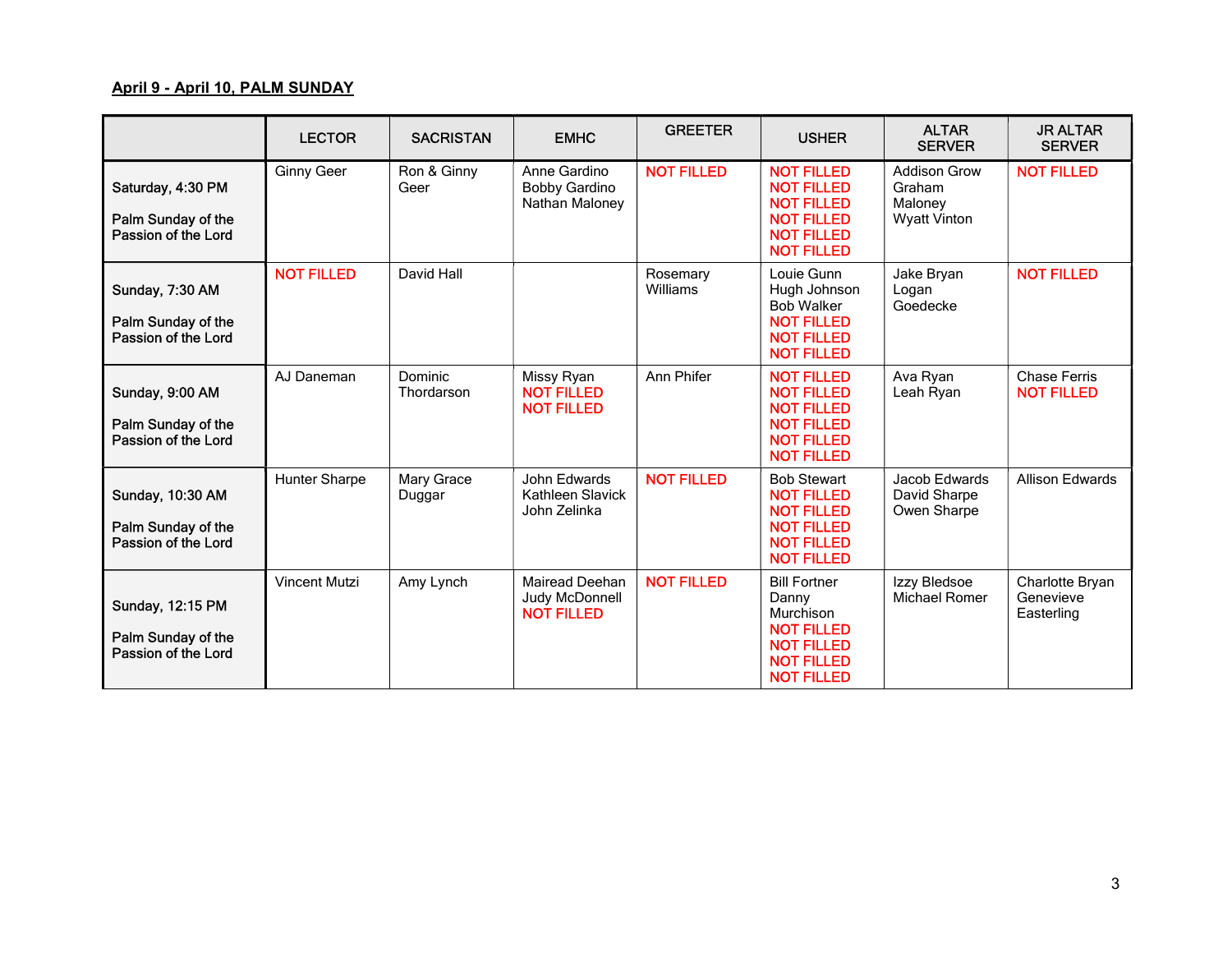#### April 14 - April 15, HOLY THURSDAY & GOOD FRIDAY

| Thursday, 7:00 PM<br><b>Holy Thursday</b>                         | John Edwards | Lynn Cozart         | Mary Benedetti<br>Joan Gerker<br><b>Matt Gerker</b><br>Graves Goforth<br>Cindy Goforth<br>Nora McGowan | <b>NOT FILLED</b><br><b>NOT FILLED</b> | Jacob Edwards<br>Annabelle<br>Lawler<br>Judd Lawler<br>Graham<br>Maloney<br><b>NOT FILLED</b><br><b>NOT FILLED</b><br><b>NOT FILLED</b> | <b>Allison Edwards</b><br>Katelyn Edwards |
|-------------------------------------------------------------------|--------------|---------------------|--------------------------------------------------------------------------------------------------------|----------------------------------------|-----------------------------------------------------------------------------------------------------------------------------------------|-------------------------------------------|
| Friday, 12:00 PM<br>STATIONS OF THE<br><b>CROSS - Good Friday</b> |              |                     |                                                                                                        |                                        | Skye Ebersole<br>Dominic Green                                                                                                          | <b>Hunter Ebersole</b>                    |
| Friday, 3:00 PM<br><b>Good Friday</b>                             | John Zelinka | Ron & Ginny<br>Geer |                                                                                                        | <b>NOT FILLED</b><br><b>NOT FILLED</b> | <b>Hannah Boswell</b><br>Kalleigh Boswell<br>Jake Bryan<br>Logan<br>Goedecke<br><b>Wyatt Vinton</b><br><b>NOT FILLED</b>                |                                           |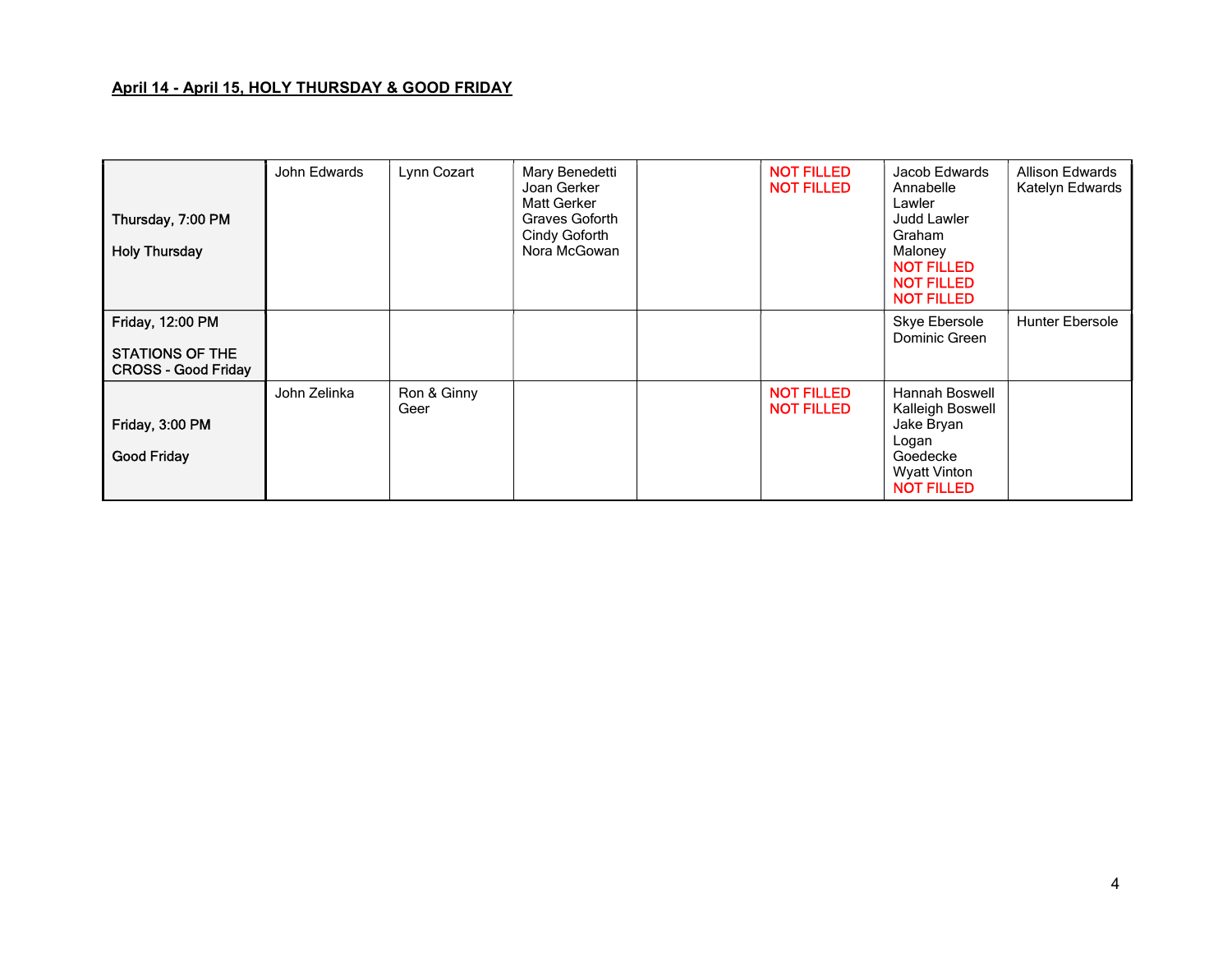#### April 16 - April 17, EASTER

|                                                                                | <b>LECTOR</b>                            | <b>SACRISTAN</b>     | <b>EMHC</b>                                                                                                                                | <b>GREETER</b>       | <b>USHER</b>                                                                                                                  | <b>ALTAR</b><br><b>SERVER</b>                                                                                                                                           | <b>JR ALTAR</b><br><b>SERVER</b>           |
|--------------------------------------------------------------------------------|------------------------------------------|----------------------|--------------------------------------------------------------------------------------------------------------------------------------------|----------------------|-------------------------------------------------------------------------------------------------------------------------------|-------------------------------------------------------------------------------------------------------------------------------------------------------------------------|--------------------------------------------|
| Saturday, 8:00 PM<br><b>Easter Vigil</b>                                       | Rosemaria<br>DiLullo-Norman<br>Greg Krog | Mary Grace<br>Duggar | Victor Adams<br><b>Bill Bates</b><br>Anne Gardino<br><b>Bobby Gardino</b><br>Jeannie Krog<br>Darren Mullis                                 | <b>NOT FILLED</b>    | <b>NOT FILLED</b><br><b>NOT FILLED</b><br><b>NOT FILLED</b><br><b>NOT FILLED</b><br><b>NOT FILLED</b><br><b>NOT FILLED</b>    | Ella Adams<br><b>Claire Hutton</b><br>Thomas Hutton<br>Kenneth Molina<br><b>Lucy Mullis</b><br><b>Maddia Mullis</b><br>David Sharpe<br>Owen Sharpe<br><b>NOT FILLED</b> |                                            |
| Sunday, 7:30 AM<br><b>Easter Sunday of the</b><br>Resurrection of the<br>Lord  | Linda-Marie<br>Goetze                    | David Hall           | <b>Claire Barnett</b><br>Alex Thompson                                                                                                     | Rosemary<br>Williams | Louie Gunn<br>Hugh Johnson<br><b>Bob Walker</b><br><b>NOT FILLED</b><br><b>NOT FILLED</b><br><b>NOT FILLED</b>                | Chase Beene'<br><b>Christian Beene'</b>                                                                                                                                 | <b>NOT FILLED</b>                          |
| Sunday, 9:00 AM<br><b>Easter Sunday of the</b><br>Resurrection of the<br>Lord  | Greg Carmack                             | AJ Daneman           | AJ Daneman<br>Kathryn Russell<br><b>NOT FILLED</b><br><b>NOT FILLED</b><br><b>NOT FILLED</b><br><b>NOT FILLED</b>                          | <b>Ginny Redding</b> | <b>NOT FILLED</b><br><b>NOT FILLED</b><br><b>NOT FILLED</b><br><b>NOT FILLED</b><br><b>NOT FILLED</b><br><b>NOT FILLED</b>    | Isabella Borgia<br>Mia Melhado                                                                                                                                          | John Isaac<br>Seabolt<br><b>NOT FILLED</b> |
| Sunday, 10:30 AM<br><b>Easter Sunday of the</b><br>Resurrection of the<br>Lord | Chris Fay                                | Dawn Wallace         | Jan Courtney<br>Laina Haff<br><b>Becky Lawler</b><br>Jay Lawler<br>Nathan Maloney<br>Kathleen Slavick<br>Paula Witek                       | <b>NOT FILLED</b>    | <b>Bob Stewart</b><br><b>NOT FILLED</b><br><b>NOT FILLED</b><br><b>NOT FILLED</b><br><b>NOT FILLED</b><br><b>NOT FILLED</b>   | Dominic Fay<br>Tommy Fay<br>Maliyah Williams                                                                                                                            | Josie Fay                                  |
| Sunday, 12:15 PM<br><b>Easter Sunday of the</b><br>Resurrection of the<br>Lord | <b>NOT FILLED</b>                        | Amy Lynch            | <b>Mairead Deehan</b><br><b>Becky Harris</b><br>Amy Lynch<br>Judy McDonnell<br><b>Michael Sansom</b><br>David Stolzle<br>Michelle Triplett | <b>NOT FILLED</b>    | <b>Bill Fortner</b><br>Danny<br>Murchison<br><b>NOT FILLED</b><br><b>NOT FILLED</b><br><b>NOT FILLED</b><br><b>NOT FILLED</b> | Izzy Bledsoe<br>Heath Cuneo                                                                                                                                             | Charlotte Bryan<br><b>NOT FILLED</b>       |